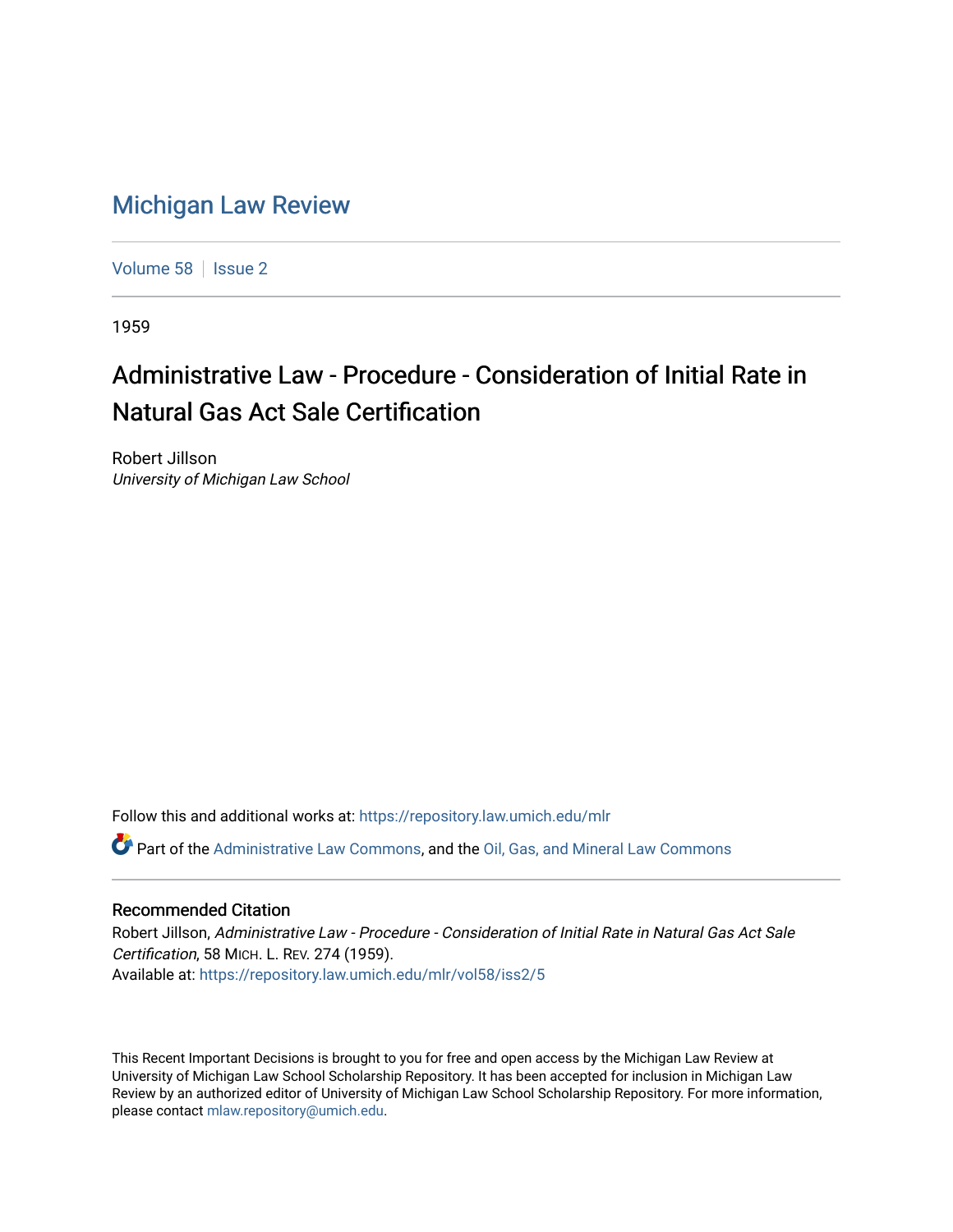## RECENT DECISIONS

ADMINISTRATIVE LAW - PROCEDURE - CONSIDERATION OF INITIAL RATE IN NATURAL GAS ACT SALE CERTIFICATION - In a Natural Gas Act sale certification proceeding1 the Federal Power Commission twice refused to issue an unconditional certificate, finding public convenience and necessity unproved because the unprecedented initial contract rate was not "shown to be in the public interest."2 Applicants declined to present evidence of the reasonableness of the initial contract rate. A commission proposal to certify at a lower rate, with increase to the contract price after twenty-four hours of delivery but under the public protection provisions of section 4 of the act, was refused. After being informed that the applicants would not dedicate the gas to the interstate market unless an unconditional permanent certificate was granted at their proposed rate, the commission on rehearing issued an unconditional certificate to prevent loss to the interstate market, which was found in great need. Public utilities purchasing gas from the certified vendee obtained review in the Court of Appeals for the Third Circuit, which reversed the commission's decision on the ground that the commission had power only to conduct a full hearing and therefore lost jurisdiction when the applicant circumscribed the scope of inquiry by refusing additional evidence.<sup>3</sup> On certiorari to the United States Supreme Court, *held,* affirmed. Although the commission did not lose jurisdiction, it was error not to consider the reasonableness of the initial rate. *Atlantic Refining Co. v. Public Service Commission of New York,* 360 U.S. 378 (1959).

This proceeding was pursuant to section 7 (e) of the Natural Gas Act,<sup>4</sup> which does not expressly require consideration of the initial rate as an element of public convenience and necessity.5 Express rate provisions are

1 Applicant-vendors are the Atlantic Refining Company, Cities Service Production Company, Continental Oil Co., and Tidewater Oil Co., known as CATCO. Their vendee is Tennessee Gas Transmission Co. This contract is the first significant transaction relating to the Continental shelf reserves below the seabed off the Louisiana coast. Moreover, the proposed price was "some 70% higher than the weighted average cost of gas to Tennessee." Principal case at 393.

<sup>2</sup>Continental Oil Co., 17 F.P.C. 563 at 575 (1957).

<sup>3</sup>Public Service Commission of New York v. Federal Power Commission, (3d Cir. 1958) 257 F. (2d) 717. "Congress has not given the Commission power to inquire into the issue of public convenience and necessity where, as here, the applicant circumscribes the scope of that inquiry by attaching a condition to its application requiring the Commission to forego the consideration of an element which may be necessary in the formulation of its judgment." 257 F. (2d) 717 at 723.

<sup>4</sup>52 Stat. 821 at 825 (1938), as amended, 15 U.S.C. (1958) §717f (e).

<sup>5</sup>Section 7 (e) provides in part: "(e) Except in the cases governed by the provisos contained in subsection (c) of this section, a certificate shall be issued to any qualified applicant therefor, authorizing the whole or any part of the operation, sale, service, construction, extension, or acquisition covered by the application, if it is found that the applicant is able and willing properly to do the acts and to perform the service proposed and to conform to the provisions of this chapter and the requirements, rules, and regulations of the Commission thereunder, and that the proposed service, sale, operation, construction, extension, or acquisition, to the extent authorized by the certificate, is or will be required by the present or future public convenience and necessity; otherwise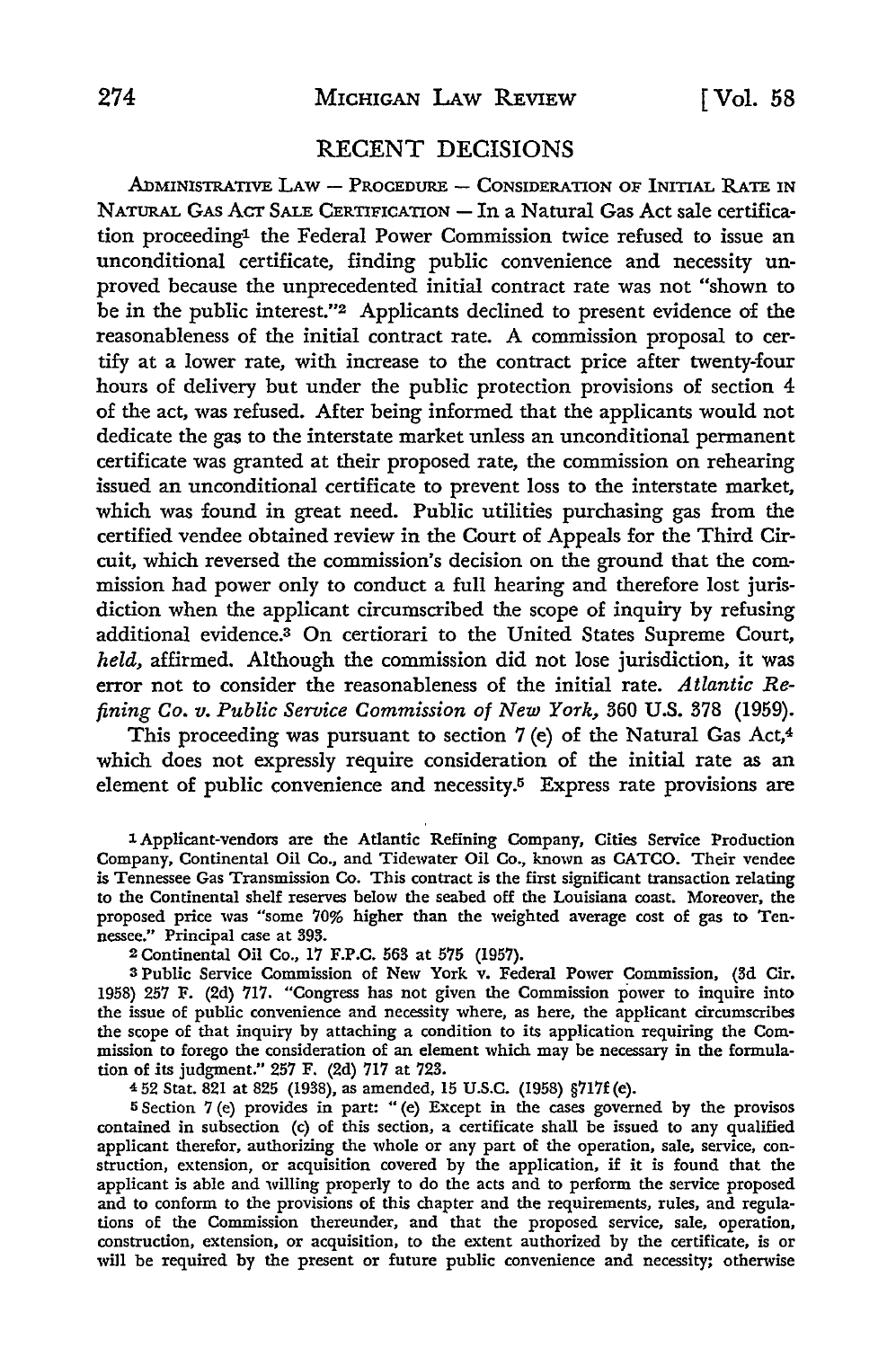found only in sections  $4$  and  $5$  of the act. Section  $4$  (e)<sup>6</sup> empowers the commission to institute a hearing on the reasonableness of a proposed increase in an *existing* rate, the burden of proof being on the gas company. It further allows the commission, pending conclusion of such hearing, to suspend the new rate as to non-industrial consumers for a maximum of five months and thereafter require bond for reimbursement of so much of the increase as may not be shown reasonable. This section does not apply, however, to the filing of an *initial* rate.7 Section 5 (a) permits the commission on its own initiative to institute hearings to determine whether an existing rate is "unjust, unreasonable, unduly discriminatory, or preferential" and to fix the "just and reasonable rate . . . to be thereafter observed."8 This section was relied upon by the commission in the instant case to protect the public interest with regard to price.9 However, "§5 (a) proceedings are notoriously long and complicated and no provision is made for even temporary suspension of rates or for refund of amounts received under such portions of rates as may ultimately be found to be unlawful."<sup>10</sup> Further, under this section the burden of proof is on the government, not the gas company. Therefore, having previously held that "Protection of consumers against exploitation at the hands of natural-gas companies was the primary aim of the Natural Gas Act,"11 the Court finds that at least while section 5 proceedings are "nigh interminable"12 the commission must consider initial rates as an important factor in determining public convenience and necessity.13 It is not clear, however, whether a finding of public convenience and necessity must be supported by substantial evidence of a reasonable initial price. Dicta indicates that a finding of a "just and rea-

such application shall be denied. The Commission shall have the power to attach to the issuance of the certificate and to the exercise of the rights granted thereunder such reasonable terms and conditions as the public convenience and necessity may require."

652 Stat. 821 at 823 (1938), 15 U.S.C. (1958) §717c(e).

'1 The rejected commission proposal was designed to invoke this section to review what technically would have been an "increase" from its proposed initial price to the original contract price. The commission was apparently willing to forego a five-month suspension, but not a requirement of bond.

<sup>8</sup>52 Stat. 821 at 823-824 (1938), 15 U.S.C. (1958) §717d (a).

<sup>9</sup>Continental Oil Co., note 2 supra, at 882.

10 Bazelon, J., dissenting in Oklahoma Natural Gas Co. v. Federal Power Commission, (D.C. Cir. 1958) 257 F. (2d) 634 at 649, contending that an express finding of a just and reasonable initial rate was necessary in certification of public convenience and necessity under §7 (e).

<sup>11</sup>Phillips Petroleum Co. v. Wisconsin, 347 U.S. 672 at 685 (1954).

12 Principal case at 389. A recent writer estimates the commission's backlog at over 2,000 cases with consequent two to three years delay. Smith, "The Unnatural Problems of Natural Gas," FORTUNE, Sept. 1959, p. 120.

13 "It was formerly the practice of the Commissioners to 'condition' the initial price charged a pipeline by a producer. • • • More recently, however, a majority of the Commissioners have taken the position that if other requirements of a certification of service are met, that's enough. . . ." Smith, "The Unnatural Problems of Natural Gas," For-TUNE, Sept. 1959, p. 120 at 123.